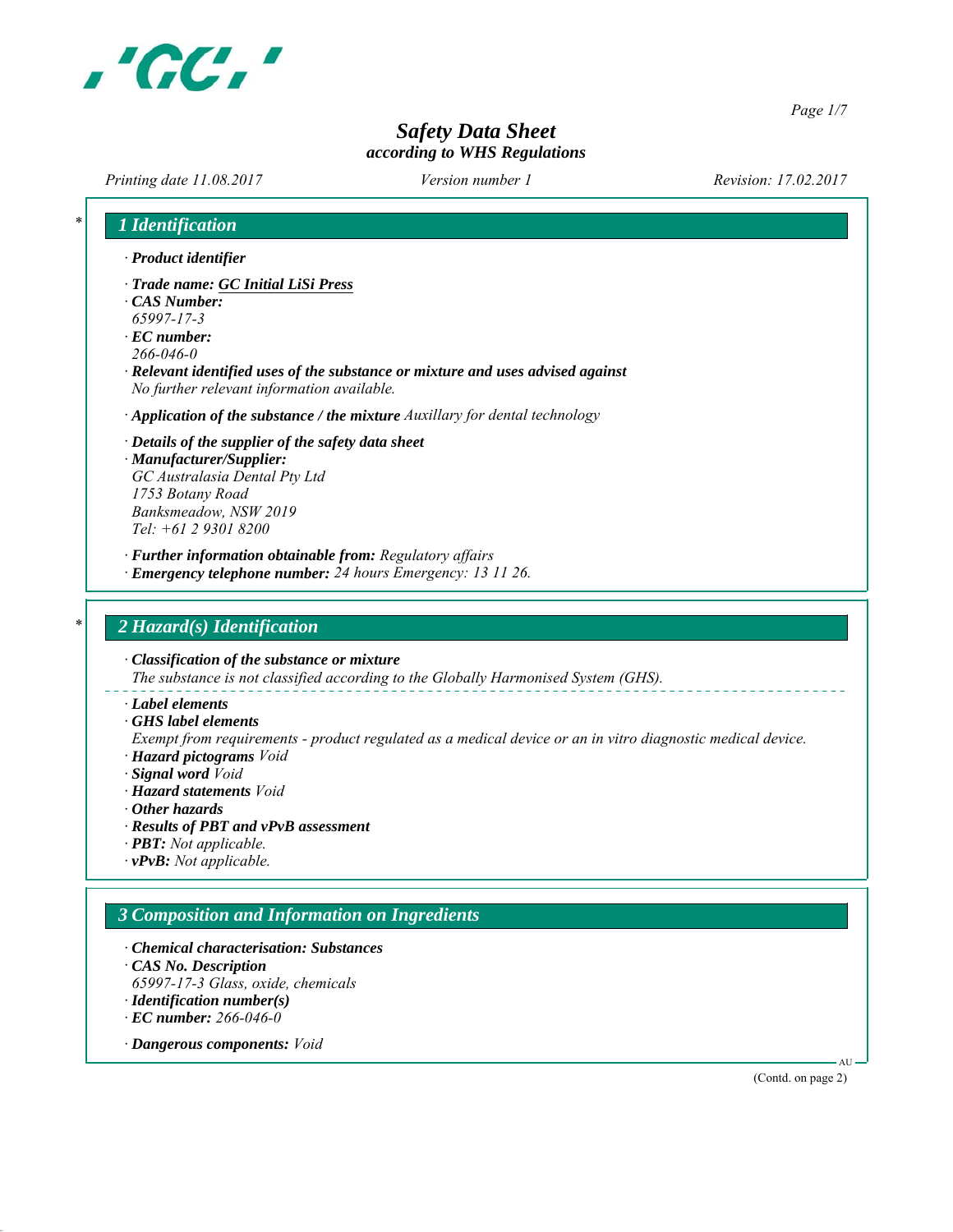*Printing date 11.08.2017 Revision: 17.02.2017 Version number 1*

*Trade name: GC Initial LiSi Press*

(Contd. of page 1)

#### *4 First Aid Measures*

*∙ Description of first aid measures*

*∙ General information:*

*No special measures required.*

- *If symptoms persist consult doctor.*
- *∙ After inhalation: Take affected persons into fresh air and keep quiet.*
- *∙ After skin contact: Immediately rinse with water.*
- *∙ After eye contact:*

*Rinse opened eye for several minutes under running water. If symptoms persist, consult a doctor.*

*∙ After swallowing:*

*Rinse out mouth and then drink plenty of water.*

*If symptoms persist consult doctor.*

- *∙ Information for doctor:*
- *∙ Most important symptoms and effects, both acute and delayed No further relevant information available.*
- *∙ Indication of any immediate medical attention and special treatment needed*

*No further relevant information available.*

## *5 Fire Fighting Measures*

- *∙ Extinguishing media*
- *∙ Suitable extinguishing agents:*
- *CO2, powder or water spray. Fight larger fires with water spray or alcohol resistant foam. Use fire extinguishing methods suitable to surrounding conditions.*
- *∙ For safety reasons unsuitable extinguishing agents: Water with full jet*
- *∙ Special hazards arising from the substance or mixture Formation of toxic gases is possible during heating or in case of fire.*
- *∙ Advice for firefighters*
- *∙ Protective equipment: Wear self-contained respiratory protective device.*
- *∙ Additional information*

*Dispose of fire debris and contaminated fire fighting water in accordance with official regulations.*

### *6 Accidental Release Measures*

*∙ Personal precautions, protective equipment and emergency procedures Remove persons from danger area.*

*∙ Environmental precautions:*

*Do not allow product to reach sewage system or any water course.*

*Do not allow to penetrate the ground/soil.*

- *∙ Methods and material for containment and cleaning up:*
- *Pick up mechanically.*

*Dispose of the material collected according to regulations.*

*∙ Reference to other sections*

*See Section 7 for information on safe handling.*

*See Section 8 for information on personal protection equipment.*

*See Section 13 for disposal information.*

(Contd. on page 3)

AU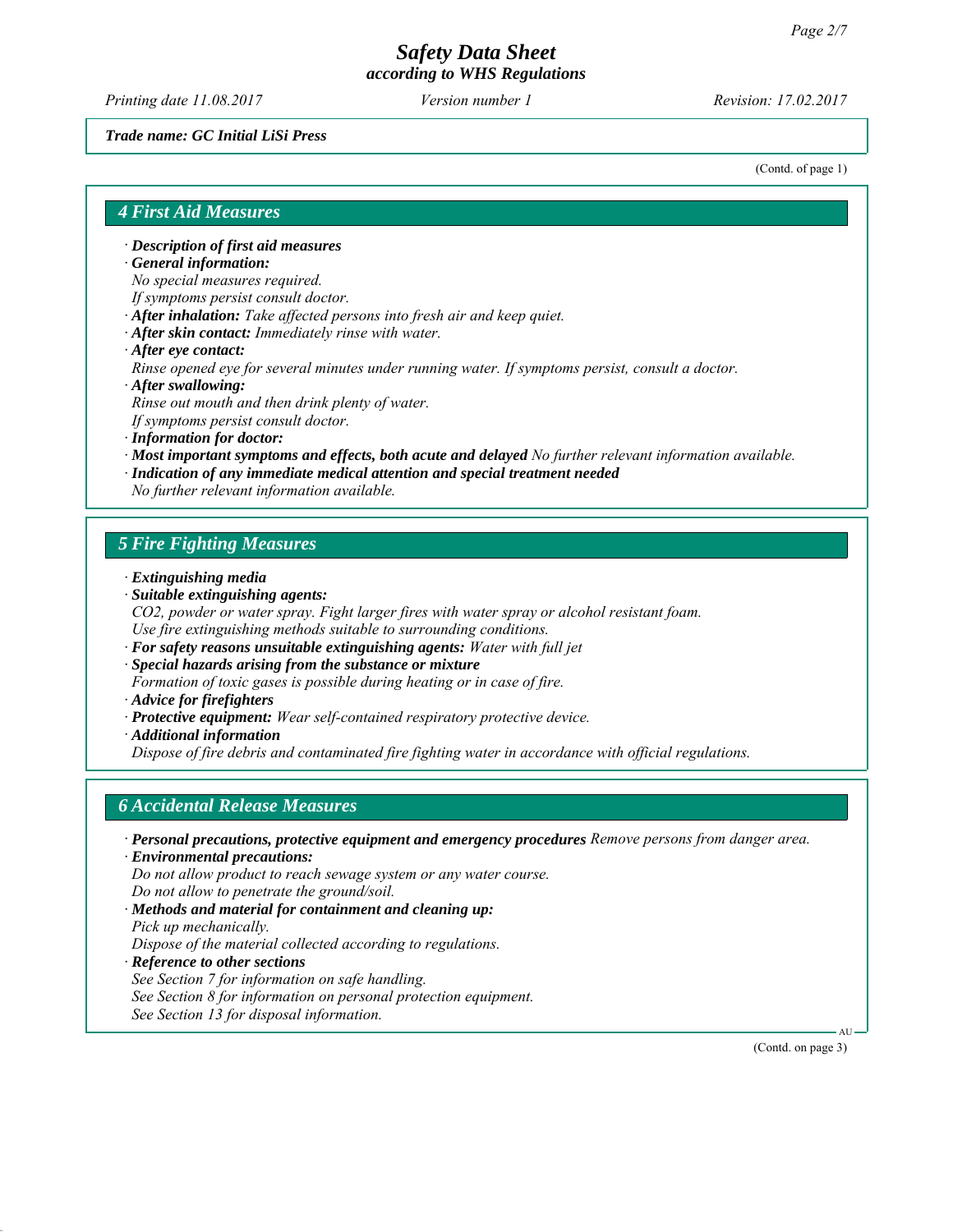*Printing date 11.08.2017 Revision: 17.02.2017 Version number 1*

#### *Trade name: GC Initial LiSi Press*

(Contd. of page 2)

## *7 Handling and Storage*

- *∙ Handling:*
- *∙ Precautions for safe handling*

*Prevent formation of dust.*

- *Any unavoidable deposit of dust must be regularly removed.*
- *∙ Information about fire and explosion protection: Dust can combine with air to form an explosive mixture.*
- *∙ Conditions for safe storage, including any incompatibilities*
- *∙ Storage:*
- *∙ Requirements to be met by storerooms and receptacles: Store only in unopened original receptacles.*
- *∙ Information about storage in one common storage facility: Store away from foodstuffs.*
- *∙ Further information about storage conditions: None.*
- *∙ Specific end use(s) No further relevant information available.*

#### *8 Exposure controls and personal protection*

*∙ Additional information about design of technical facilities: No further data; see item 7.*

- *∙ Control parameters*
- *∙ Ingredients with limit values that require monitoring at the workplace: Not required.*
- *∙ Additional information: The lists valid during the making were used as basis.*
- *∙ Exposure controls*
- *∙ Personal protective equipment:*
- *∙ General protective and hygienic measures:*

*The usual precautionary measures are to be adhered to when handling chemicals.*

*Do not inhale dust / smoke / mist.*

*Wash hands before breaks and at the end of work.*

- *∙ Respiratory protection: Suitable respiratory protective device recommended.*
- *∙ Protection of hands: Protective gloves*
- *∙ Material of gloves*

*The selection of the suitable gloves does not only depend on the material, but also on further marks of quality and varies from manufacturer to manufacturer.*

*The selection of the suitable gloves does not only depend on the material, but also on further marks of quality and varies from manufacturer to manufacturer. As the product is a preparation of several substances, the resistance of the glove material can not be calculated in advance and has therefore to be checked prior to the application.*

*∙ Penetration time of glove material*

*The exact break through time has to be found out by the manufacturer of the protective gloves and has to be observed.*

*∙ Eye protection: Safety glasses*

# *9 Physical and Chemical Properties*

| · Information on basic physical and chemical properties<br><b>General Information</b> |                                           |  |
|---------------------------------------------------------------------------------------|-------------------------------------------|--|
| $\cdot$ Appearance:                                                                   |                                           |  |
| Form:                                                                                 | Solid                                     |  |
| Colour:                                                                               | <i>According to product specification</i> |  |
| $\cdot$ Odour:                                                                        | <i><u><b>Odourless</b></u></i>            |  |
| • Odour threshold:                                                                    | Not determined.                           |  |
|                                                                                       |                                           |  |

(Contd. on page 4)

AU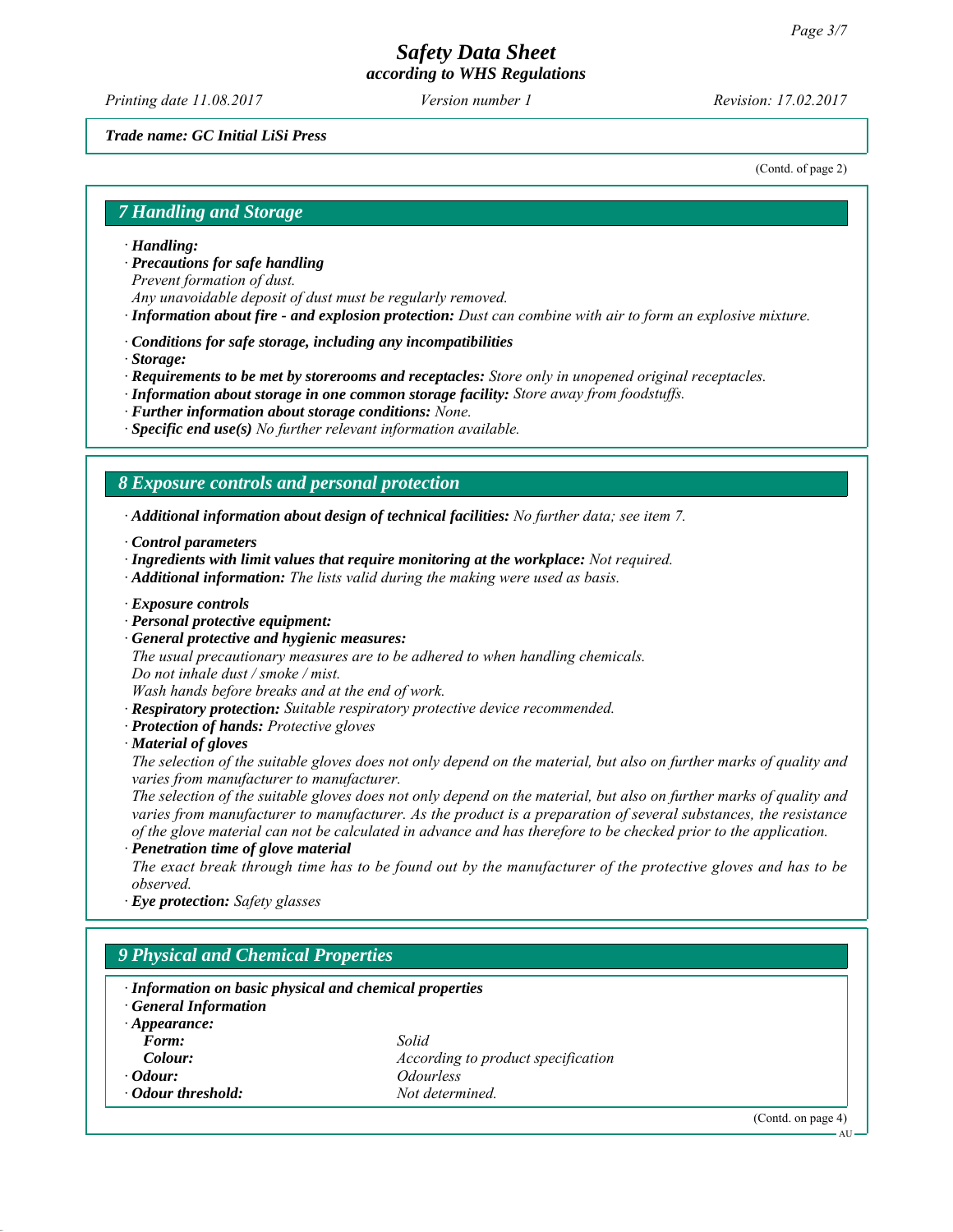*Printing date 11.08.2017 Revision: 17.02.2017 Version number 1*

*Trade name: GC Initial LiSi Press*

|                                                                                                                             | (Contd. of page 3)                                                                                |
|-----------------------------------------------------------------------------------------------------------------------------|---------------------------------------------------------------------------------------------------|
| $\cdot$ pH-value:                                                                                                           | Not applicable.                                                                                   |
| $\cdot$ Change in condition<br>Melting point/freezing point:<br>Initial boiling point and boiling range: Undetermined.      | Undetermined.                                                                                     |
| · Flash point:                                                                                                              | Not applicable.                                                                                   |
| $\cdot$ Flammability (solid, gas):                                                                                          | Product is not flammable.                                                                         |
| · Ignition temperature:                                                                                                     | Undetermined.                                                                                     |
| $\cdot$ Decomposition temperature:                                                                                          | Not determined.                                                                                   |
| · Auto-ignition temperature:                                                                                                | Not determined.                                                                                   |
| $\cdot$ Explosive properties:                                                                                               | Product does not present an explosion hazard.                                                     |
| $\cdot$ Explosion limits:<br>Lower:<br><b>Upper:</b>                                                                        | Not determined.<br>Not determined.                                                                |
| · Vapour pressure:                                                                                                          | Not applicable.                                                                                   |
| $\cdot$ Density at 20 $\cdot$ C (68 $\cdot$ F):<br>$\cdot$ Relative density<br>· Vapour density<br>$\cdot$ Evaporation rate | $2.5$ g/cm <sup>3</sup> (20.863 lbs/gal)<br>Not determined.<br>Not applicable.<br>Not applicable. |
| · Solubility in / Miscibility with<br>water:                                                                                | Insoluble.                                                                                        |
| · Partition coefficient: n-octanol/water:                                                                                   | Not determined.                                                                                   |
| · Viscosity:<br>Dynamic:<br>Kinematic:<br>Organic solvents:<br>$\cdot$ Other information                                    | Not applicable.<br>Not applicable.<br>$0.0\%$<br>No further relevant information available.       |

# *10 Stability and Reactivity*

*∙ Reactivity No further relevant information available.*

*∙ Chemical stability*

*∙ Thermal decomposition / conditions to be avoided: No decomposition if used according to specifications.*

*∙ Possibility of hazardous reactions No dangerous reactions known.*

*∙ Conditions to avoid No further relevant information available.*

*∙ Incompatible materials: No further relevant information available.*

*∙ Hazardous decomposition products: No dangerous decomposition products known.*

### *\* 11 Toxicological Information*

*∙ Information on toxicological effects*

*∙ Acute toxicity*

*∙ LD/LC50 values relevant for classification: No further relevant information available.*

(Contd. on page 5)

AU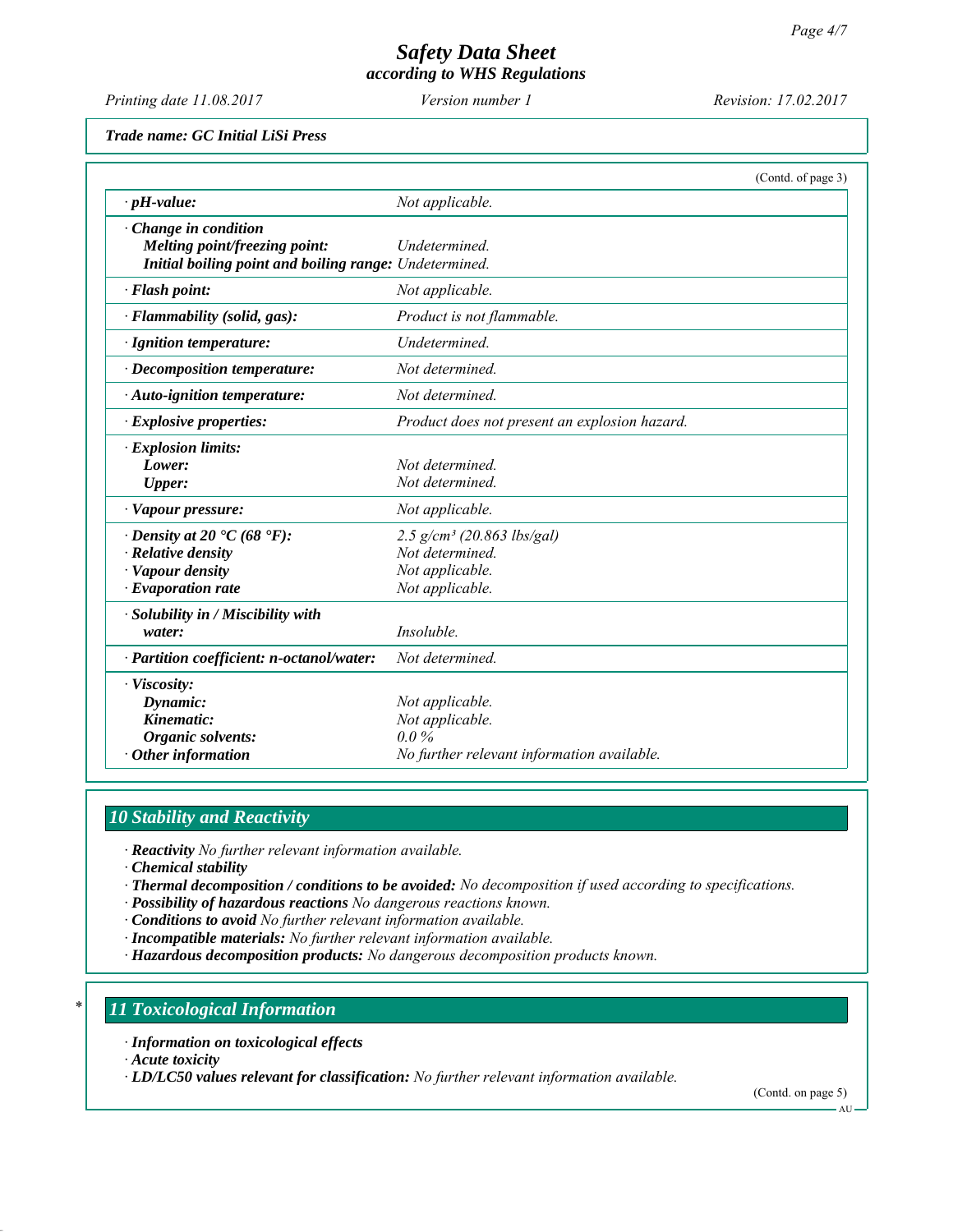*Printing date 11.08.2017 Revision: 17.02.2017 Version number 1*

(Contd. of page 4)

*Trade name: GC Initial LiSi Press*

*∙ Primary irritant effect:*

- *∙ Skin corrosion/irritation No irritant effect.*
- *∙ Serious eye damage/irritation No irritating effect.*
- *∙ Respiratory or skin sensitisation No sensitising effects known.*
- *∙ Additional toxicological information: The product is not subject to classification according to the calculation method of the General EU Classification Guidelines for Preparations as issued in the latest version. The substance is not subject to classification according to the latest version of the EU lists.*
- *∙ Repeated dose toxicity No further relevant information available.*
- *∙ CMR effects (carcinogenity, mutagenicity and toxicity for reproduction) No further relevant information available.*

## *12 Ecological Information*

*∙ Toxicity*

*∙ Aquatic toxicity: No further relevant information available.*

- *∙ Persistence and degradability No further relevant information available.*
- *∙ Behaviour in environmental systems:*
- *∙ Bioaccumulative potential No further relevant information available.*
- *∙ Mobility in soil No further relevant information available.*
- *∙ Additional ecological information:*

*∙ General notes:*

*Do not allow undiluted product or large quantities of it to reach ground water, water course or sewage system.*

- *∙ Results of PBT and vPvB assessment*
- *∙ PBT: Not applicable.*
- *∙ vPvB: Not applicable.*
- *∙ Other adverse effects No further relevant information available.*

# *13 Disposal considerations*

*∙ Waste treatment methods*

*∙ Recommendation*

*Must not be disposed together with household garbage. Do not allow product to reach sewage system. Contact waste processors for recycling information.*

*∙ Recommendation: Disposal must be made according to official regulations.*

| $\cdot$ UN-Number                                       |               |  |
|---------------------------------------------------------|---------------|--|
| ADG, ADN, IMDG, IATA                                    | not regulated |  |
| $\cdot$ UN proper shipping name<br>ADG, ADN, IMDG, IATA | not regulated |  |
| $\cdot$ Transport hazard class(es)                      |               |  |
| ADG, ADN, IMDG, IATA<br>$\cdot$ Class                   | not regulated |  |

*<sup>∙</sup> Uncleaned packaging:*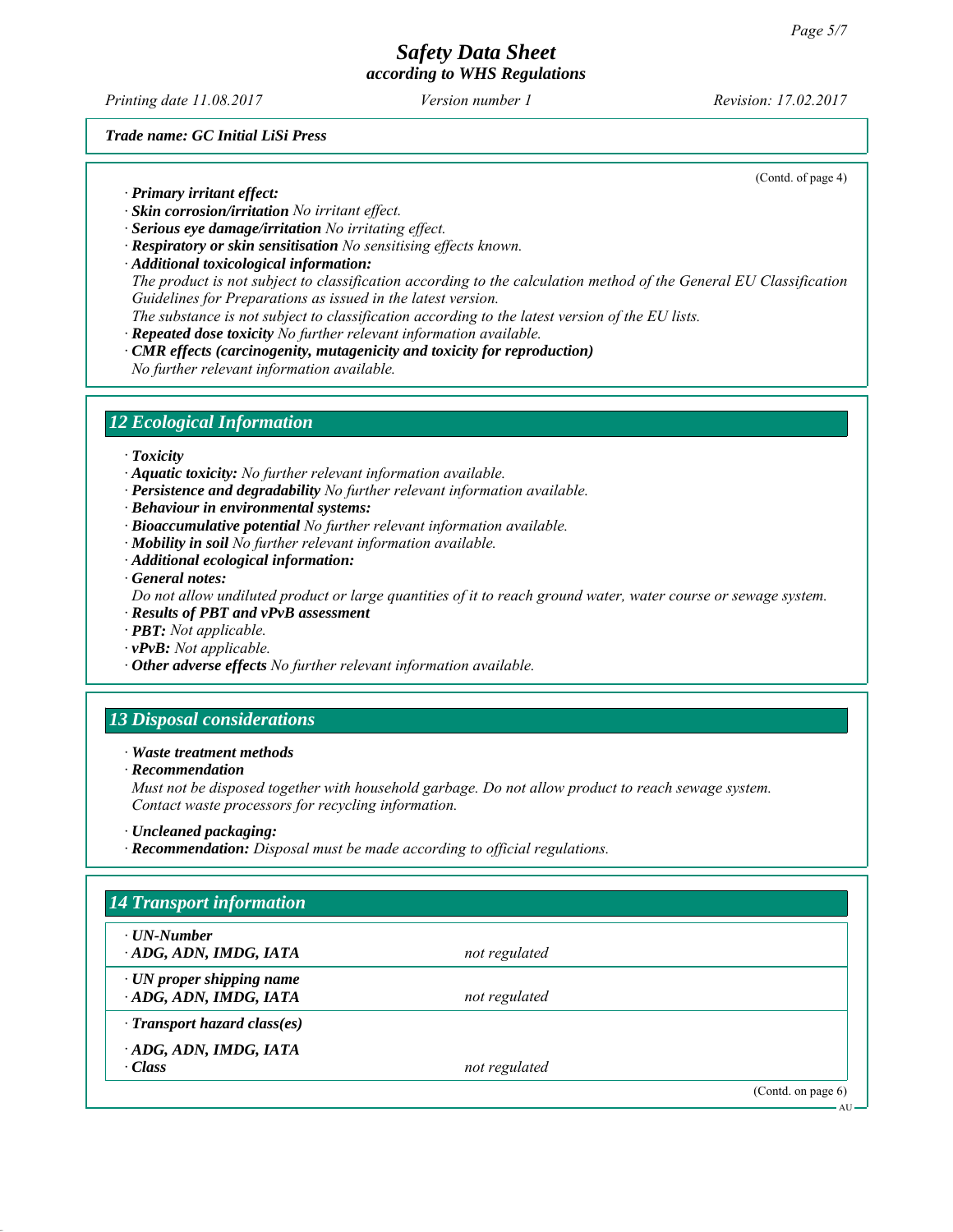*Printing date 11.08.2017 Revision: 17.02.2017 Version number 1*

*Trade name: GC Initial LiSi Press*

|                                                                                            |                 | (Contd. of page 5) |  |  |
|--------------------------------------------------------------------------------------------|-----------------|--------------------|--|--|
| · Packing group<br>ADG, IMDG, IATA                                                         | not regulated   |                    |  |  |
| $\cdot$ Environmental hazards:<br>$\cdot$ Marine pollutant:                                | No              |                    |  |  |
| $\cdot$ Special precautions for user                                                       | Not applicable. |                    |  |  |
| · Transport in bulk according to Annex II of Marpol<br>and the IBC Code<br>Not applicable. |                 |                    |  |  |
| · UN "Model Regulation":                                                                   | not regulated   |                    |  |  |

# *\* 15 Regulatory information*

*∙ Safety, health and environmental regulations/legislation specific for the substance or mixture*

*∙ Australian Inventory of Chemical Substances*

*Substance is listed.*

*∙ Standard for the Uniform Scheduling of Medicines and Poisons*

*Substance is not listed.*

- *∙ GHS label elements Void*
- *∙ Hazard pictograms Void*
- *∙ Signal word Void*
- *∙ Hazard statements Void*

*∙ Directive 2012/18/EU*

- *∙ Named dangerous substances ANNEX I Substance is not listed.*
- *∙ Chemical safety assessment: A Chemical Safety Assessment has not been carried out.*

# *16 Other information*

*∙ Department issuing SDS: Regulatory affairs*

*∙ Contact: msds@gceurope.com*

*∙ Abbreviations and acronyms:*

*ADR: Accord européen sur le transport des marchandises dangereuses par Route (European Agreement concerning the International Carriage of Dangerous Goods by Road)*

*IMDG: International Maritime Code for Dangerous Goods*

*IATA: International Air Transport Association*

*EINECS: European Inventory of Existing Commercial Chemical Substances*

- *ELINCS: European List of Notified Chemical Substances*
- *CAS: Chemical Abstracts Service (division of the American Chemical Society)*
- *LC50: Lethal concentration, 50 percent*
- *LD50: Lethal dose, 50 percent*

*PBT: Persistent, Bioaccumulative and Toxic vPvB: very Persistent and very Bioaccumulative*

- *∙ Sources*
- *ECHA (http://echa.europa.eu/)*
- *EnviChem (www.echemportal.org)*
- *∙ \* Data compared to the previous version altered.*

*This version replaces all previous versions. Disclaimer:*

*The information contained herein is believed to be true and accurate. However, all statements, recommendations or suggestions are made without any guarantee, representation or warranty, express or implied, on our part. Therefore, no warranty is made or to be implied that the information set out in this document is accurate or*

(Contd. on page 7)

AU